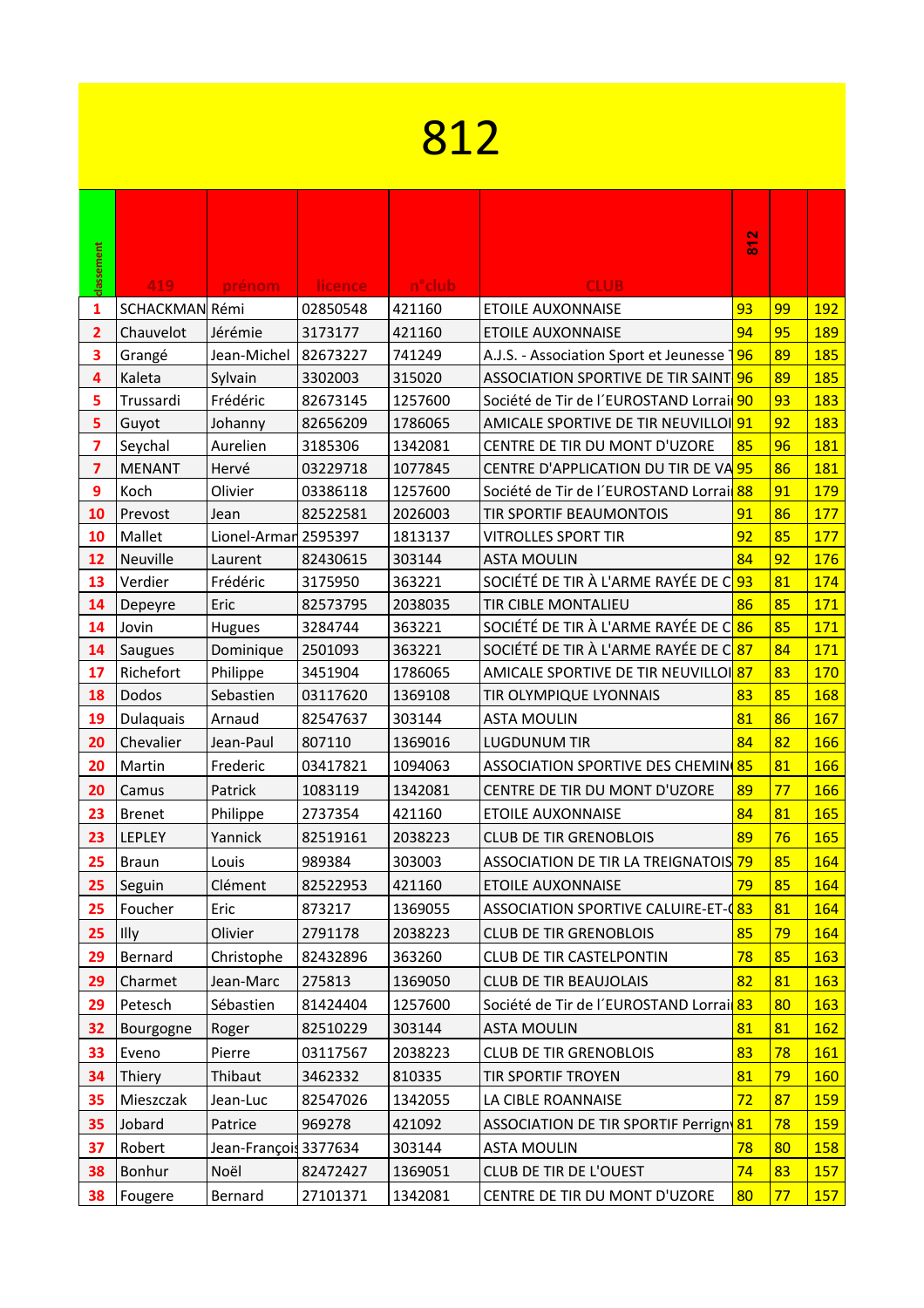| 38 | Michelet            | Walter                 | 82601116 | 471125  | LES CHEVALIERS DE L'ARQUEBUSE                    | 81 | 76 | 157            |
|----|---------------------|------------------------|----------|---------|--------------------------------------------------|----|----|----------------|
| 41 | Revil-Baudari Nadia |                        | 82714843 | 2038223 | <b>CLUB DE TIR GRENOBLOIS</b>                    | 78 | 78 | 156            |
| 41 | Quesada             | Michaël                | 82588263 | 2026003 | TIR SPORTIF BEAUMONTOIS                          | 87 | 69 | 156            |
| 43 | Venet               | Laurent                | 82649880 | 1369070 | SOCIETE DE TIR DES MONTS DU LYON 80              |    | 71 | 151            |
| 44 | <b>Burdin</b>       | Patrick                | 00799246 | 1342055 | LA CIBLE ROANNAISE                               | 79 | 71 | 150            |
| 44 | Thonier             | Mathias                | 2982153  | 303144  | <b>ASTA MOULIN</b>                               | 84 | 66 | 150            |
| 46 | Vaucanson           | Hubert                 | 524997   | 1342100 | SOCIETE DE TIR DES CADRES DE RESER <sup>82</sup> |    | 63 | 145            |
| 47 | Guyot               | cédric                 | 82736391 | 1786065 | AMICALE SPORTIVE DE TIR NEUVILLOI <sup>80</sup>  |    | 60 | 140            |
| 48 | Chaize              | Vincent                | 3218521  | 1342055 | LA CIBLE ROANNAISE                               | 61 | 75 | <b>136</b>     |
| 49 | <b>LAURAIN</b>      | Denis                  | 03283595 | 2038223 | <b>CLUB DE TIR GRENOBLOIS</b>                    | 90 | 43 | 133            |
| 50 | Coupe               | Jean-Michel   03344542 |          | 1342055 | LA CIBLE ROANNAISE                               | 62 | 60 | 122            |
| 51 | Moudin              | Jackie                 | 3233809  | 1342140 | LES ARQUEBUSIERS DE SAINT-CHAMO 71               |    | 50 | 121            |
| 52 | Barriquand          | Jean-paul              | 82617144 | 1342055 | LA CIBLE ROANNAISE                               | 50 | 45 | 95             |
| 53 | Vernusse            | Bernard                | 82492426 | 1342055 | LA CIBLE ROANNAISE                               |    |    | $\overline{0}$ |
| 53 | Trinquet            | Jean                   | 3377636  | 303144  | <b>ASTA MOULIN</b>                               |    |    | $\overline{0}$ |
| 53 | Rolle               | Philippe               | 82707658 | 1342055 | LA CIBLE ROANNAISE                               |    |    | $\overline{0}$ |
| 53 | Tarrerias           | Rémi                   | 82624253 | 363025  | SOCIÉTÉ DE TIR DE CHABRELOCHE                    |    |    | $\overline{0}$ |
| 53 | Benejean            | Jeremy                 | 82513707 | 1369029 | ASSOCIATION SPORTIVE DE LA POLICE                |    |    | $\overline{0}$ |
| 53 | MEI                 | Nobert                 |          | 1342055 | LA CIBLE ROANNAISE                               |    |    | $\overline{0}$ |
| 53 | Chaulier            | Jean-Pierre            | 02140005 | 303003  | ASSOCIATION DE TIR LA TREIGNATOIS                |    |    | $\overline{0}$ |
| 53 | Michon              | Jean-Louis             | 2361267  | 303144  | <b>ASTA MOULIN</b>                               |    |    | $\overline{0}$ |
| 53 | Alvarez             | Franck                 | 2882084  | 1342055 | LA CIBLE ROANNAISE                               |    |    | $\overline{0}$ |
| 53 | Chevalier           | Guy                    | 82595487 | 1342055 | LA CIBLE ROANNAISE                               |    |    | $\overline{0}$ |
| 53 | <b>MURA</b>         | Cécilia                | 82694195 | 1342055 | LA CIBLE ROANNAISE                               |    |    | $\overline{0}$ |
| 53 | <b>Briday</b>       | Simon                  | 82556342 | 1342055 | LA CIBLE ROANNAISE                               |    |    | $\overline{0}$ |
| 53 | Gherardi            | Alain                  | 02122508 | 1342055 | LA CIBLE ROANNAISE                               |    |    | $\overline{0}$ |
| 53 | Galtier             | Patrick                | 82446800 | 303144  | <b>ASTA MOULIN</b>                               |    |    | $\overline{0}$ |
| 53 | Carlotti            | Arnaud                 | 3455912  | 1369050 | <b>CLUB DE TIR BEAUJOLAIS</b>                    |    |    | $\overline{0}$ |
| 53 | Scheers             | Jacky                  | 82586125 | 1342055 | LA CIBLE ROANNAISE                               |    |    | $\overline{0}$ |
| 53 | Pertuiset           | Jérôme                 | 82463742 | 906001  | TIR CLUB DES VALLEES                             |    |    | $\overline{0}$ |
| 53 | Moreau              | Frederic               | 82659405 | 421092  | ASSOCIATION DE TIR SPORTIF Perrign               |    |    | $\overline{0}$ |
| 53 | Guillot             | Corentin               | 03477941 | 303144  | <b>ASTA MOULIN</b>                               |    |    | $\overline{0}$ |
| 53 | <b>MASSON</b>       | Valérie                | 82728163 | 2038223 | <b>CLUB DE TIR GRENOBLOIS</b>                    |    |    | $\overline{0}$ |
| 53 | Perrier             | Michel                 |          | 1342055 | LA CIBLE ROANNAISE                               |    |    | $\overline{0}$ |
| 53 | Murat               | Olivier                | 82424871 | 1342055 | LA CIBLE ROANNAISE                               |    |    | $\overline{0}$ |
| 53 | Ravard              | Isabelle               | 2976473  | 1342055 | LA CIBLE ROANNAISE                               |    |    | $\overline{0}$ |
| 53 | Guillot             | Daniel                 | 3412268  | 303144  | <b>ASTA MOULIN</b>                               |    |    | $\overline{0}$ |
| 53 | Dufour              | Yves                   | 82503222 | 1257013 | LA LIGNE DE MIRE D'AUGNY                         |    |    | $\overline{0}$ |
| 53 | Guenard             | Julien                 | 3376054  | 471128  | SOCIÉTÉ DE TIR DU CREUSOT                        |    |    | $\overline{0}$ |
| 53 | Giraud              | Guillaume              | 2384439  | 1342055 | LA CIBLE ROANNAISE                               |    |    | $\overline{0}$ |
| 53 | Foussat             | Eric                   | 82554028 | 1369029 | ASSOCIATION SPORTIVE DE LA POLICE                |    |    | $\overline{0}$ |
| 53 | Jardin              | Christophe             | 2976309  | 1369108 | TIR OLYMPIQUE LYONNAIS                           |    |    | $\overline{0}$ |
| 53 | Mialon              | Hervé                  | 237888   | 1342100 | SOCIETE DE TIR DES CADRES DE RESER               |    |    | $\overline{0}$ |
| 53 | Bertrand            | Gérard                 | 3332736  | 303144  | <b>ASTA MOULIN</b>                               |    |    | $\overline{0}$ |
| 53 | Sauzet              | Olivier                | 82545099 | 303144  | <b>ASTA MOULIN</b>                               |    |    | $\overline{0}$ |
| 53 | Derré               | Jan-Marc               | 82645965 | 303144  | <b>ASTA MOULIN</b>                               |    |    | $\overline{0}$ |
| 53 | Carteron            | Daniel                 | 82483405 | 303144  | <b>ASTA MOULIN</b>                               |    |    | $\overline{0}$ |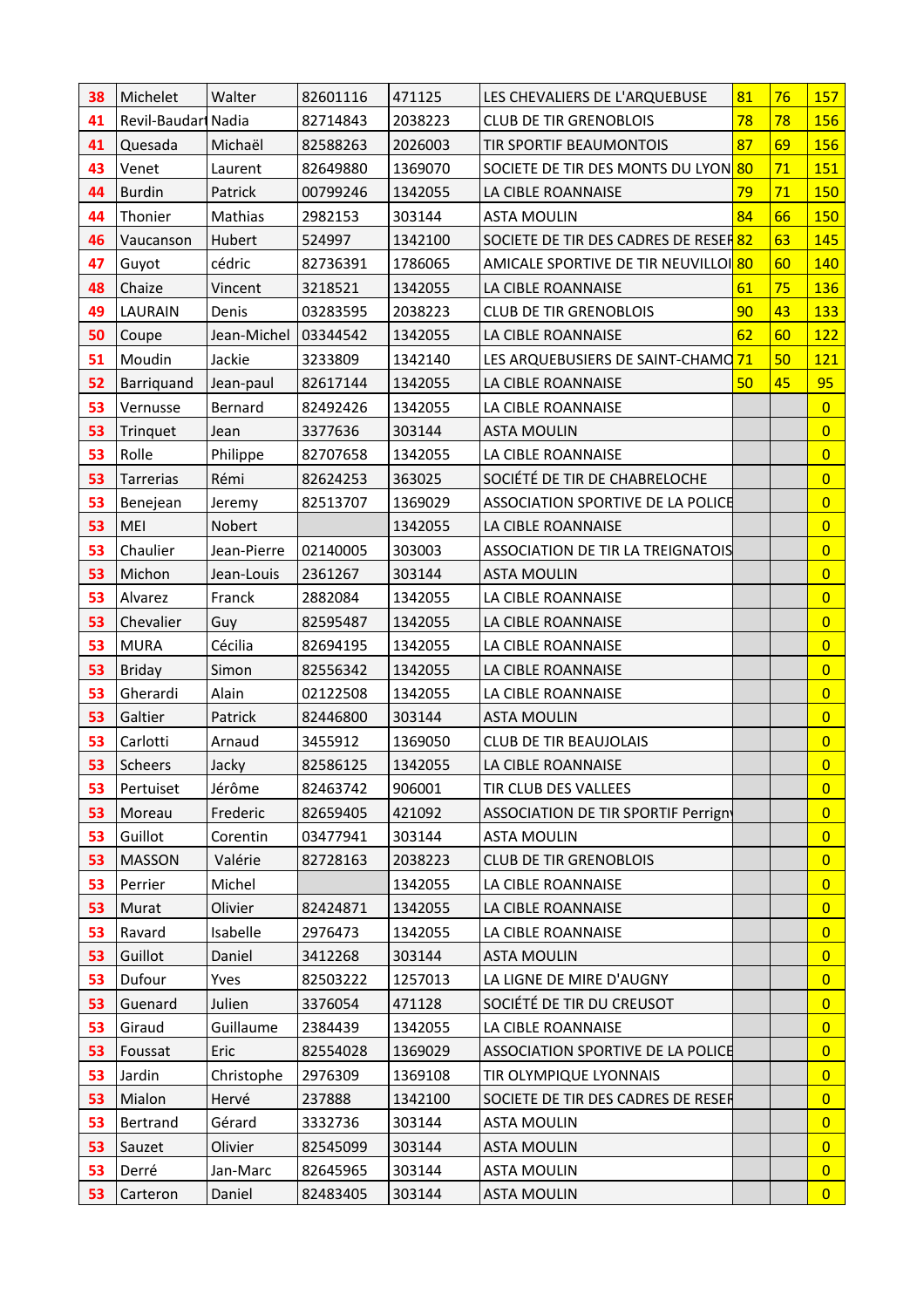| 53 | Dhuyvetter       | Lionel                 | 2427271              | 303144  | <b>ASTA MOULIN</b>                 | $\overline{0}$ |
|----|------------------|------------------------|----------------------|---------|------------------------------------|----------------|
| 53 | Guy              | <b>Bruce</b>           |                      | 303144  | <b>ASTA MOULIN</b>                 | $\overline{0}$ |
| 53 | Dietrich         | Thierry                | 82448464             | 1369158 | CERCLE DES AMIS DU TIR SPORTIF (CA | $\overline{0}$ |
| 53 | Brugière         | Alain                  | 2575978              | 363260  | <b>CLUB DE TIR CASTELPONTIN</b>    | $\overline{0}$ |
| 53 | Paire            | Christian              | 82433556             | 2038223 | <b>CLUB DE TIR GRENOBLOIS</b>      | $\overline{0}$ |
| 53 | Steiner          | Violette               | 0630044275   1813033 |         | CLUB DE TIR PROVENCE NEMROD - CT   | $\overline{0}$ |
| 53 | Caravia          | Jean-Pierre            | 829585               | 1813033 | CLUB DE TIR PROVENCE NEMROD - CT   | $\overline{0}$ |
| 53 | Dancer           | Armand                 | 00700289             | 421160  | <b>ETOILE AUXONNAISE</b>           | $\overline{0}$ |
| 53 | Bach             | Michel                 | 3462350              | 1342055 | LA CIBLE ROANNAISE                 | $\overline{0}$ |
| 53 | Maillet          | Jean-Paul              | 82547017             | 1342055 | LA CIBLE ROANNAISE                 | $\overline{0}$ |
| 53 | Gerentes         | Claude                 | 2599548              | 1342055 | LA CIBLE ROANNAISE                 | $\overline{0}$ |
| 53 | Guyon            | Loic                   | 3476309              | 1342055 | LA CIBLE ROANNAISE                 | $\overline{0}$ |
| 53 | Genaudy          | Martial                | 02916283             | 1342055 | LA CIBLE ROANNAISE                 | $\overline{0}$ |
| 53 | Dupuy            | Jean-Michel   82547015 |                      | 1342055 | LA CIBLE ROANNAISE                 | $\overline{0}$ |
| 53 | Poitoux          | Jean-Marc              | 03342410             | 1342055 | LA CIBLE ROANNAISE                 | $\overline{0}$ |
| 53 | Hubert           | Dominique              | 02976878             | 1342055 | LA CIBLE ROANNAISE                 | $\overline{0}$ |
| 53 | Gardet           | Jean-Paul              | 03111757             | 1342055 | LA CIBLE ROANNAISE                 | $\overline{0}$ |
| 53 | <b>RICHARD</b>   | Jean Charles           |                      | 1342055 | LA CIBLE ROANNAISE                 | $\overline{0}$ |
| 53 | Dureuil          | Patrice                | 8251971              | 471125  | LES CHEVALIERS DE L'ARQUEBUSE      | $\overline{0}$ |
| 53 | Coste            | Jean-louis             | 377752               | 363221  | SOCIÉTÉ DE TIR À L'ARME RAYÉE DE C | $\overline{0}$ |
| 53 | Pace             | Michel                 | 356963               | 363221  | SOCIÉTÉ DE TIR À L'ARME RAYÉE DE C | $\overline{0}$ |
| 53 | Poulet           | Jean                   | 3377256              | 363221  | SOCIÉTÉ DE TIR À L'ARME RAYÉE DE C | $\overline{0}$ |
| 53 | Carretero        | Longino                | 82579691             | 363221  | SOCIÉTÉ DE TIR À L'ARME RAYÉE DE C | $\overline{0}$ |
| 53 | Salaun           | Hervé                  | 82643315             | 363221  | SOCIÉTÉ DE TIR À L'ARME RAYÉE DE C | $\overline{0}$ |
| 53 | Ollier           | Martial                | 82723528             | 363025  | SOCIÉTÉ DE TIR DE CHABRELOCHE      | $\overline{0}$ |
| 53 | <b>STEINER</b>   | Julien                 | 82624745             | 1342127 | SOCIÉTÉ DE TIR DE SAVIGNEUX-MONT   | $\overline{0}$ |
| 53 | Vogel            | Rudy                   | 82470981             | 1342127 | SOCIÉTÉ DE TIR DE SAVIGNEUX-MONT   | $\overline{0}$ |
| 53 | Villard          | <b>Bruno</b>           | 82540177             | 1369070 | SOCIETE DE TIR DES MONTS DU LYON   | $\overline{0}$ |
| 53 | Geoffre          | Anthony                | 82729006             | 1369070 | SOCIETE DE TIR DES MONTS DU LYON   | $\overline{0}$ |
| 53 | Vittori          | Marc                   | 82425746             | 1369070 | SOCIETE DE TIR DES MONTS DU LYON   | $\overline{0}$ |
| 53 | Kopp             | Jean-Christor 82687252 |                      | 1369070 | SOCIETE DE TIR DES MONTS DU LYON   | $\overline{0}$ |
| 53 | <b>KOPP</b>      | Marine                 | 82713017             | 1369070 | SOCIETE DE TIR DES MONTS DU LYON   | $\overline{0}$ |
| 53 | Debarbouille Luc |                        | 82478678             | 1369070 | SOCIETE DE TIR DES MONTS DU LYON   | $\overline{0}$ |
| 53 | Charton          | Olivier                | 03465822             | 471128  | SOCIÉTÉ DE TIR DU CREUSOT          | $\overline{0}$ |
| 53 | Pognant          | Mickael                | 3158000              | 471128  | SOCIÉTÉ DE TIR DU CREUSOT          | $\overline{0}$ |
| 53 | Emonard          | Robert                 | 3122000              | 471128  | SOCIÉTÉ DE TIR DU CREUSOT          | $\overline{0}$ |
| 53 | Lejeune          | Pierre                 | 1090149              | 471128  | SOCIÉTÉ DE TIR DU CREUSOT          | $\overline{0}$ |
| 53 | Quillard         | Jean-jacques 82481000  |                      | 471128  | SOCIÉTÉ DE TIR DU CREUSOT          | $\overline{0}$ |
| 53 | Rage             | Bruno                  | 82431842             | 471128  | SOCIÉTÉ DE TIR DU CREUSOT          | $\overline{0}$ |
| 53 | Caney            | Quentin                | 82548797             | 471128  | SOCIÉTÉ DE TIR DU CREUSOT          | $\overline{0}$ |
| 53 | Duvauchel        | Jean-Sébastid 2865105  |                      | 471128  | SOCIÉTÉ DE TIR DU CREUSOT          | $\overline{0}$ |
| 53 | Bonhomme         | Gilles                 | 2868103              | 471140  | SOCIÉTÉ DE TIR L'INDÉPENDANTE      | $\overline{0}$ |
| 53 | Trambouze        | Eric                   | 2371297              | 1369144 | SOCIÉTÉ DE TIR SPORTIF DE LYON     | $\overline{0}$ |
| 53 | Guegan           | Erick                  | 82498310             | 1716136 | SOCIÉTÉ DE TIR STAND ANGOUMOISII   | $\overline{0}$ |
| 53 | Banewitz         | Sacha                  | 1083769              | 1134016 | SOCIÉTÉ MELGORIENNE DE TIR         | $\overline{0}$ |
| 53 | <b>BOUCHARD</b>  | Eric                   | 3261408              | 1369135 | SOCIETE TARARIENNE DE TIR          | $\overline{0}$ |
| 53 | Dutertre         | Emilien                | 2979698              | 1369135 | SOCIETE TARARIENNE DE TIR          | $\overline{0}$ |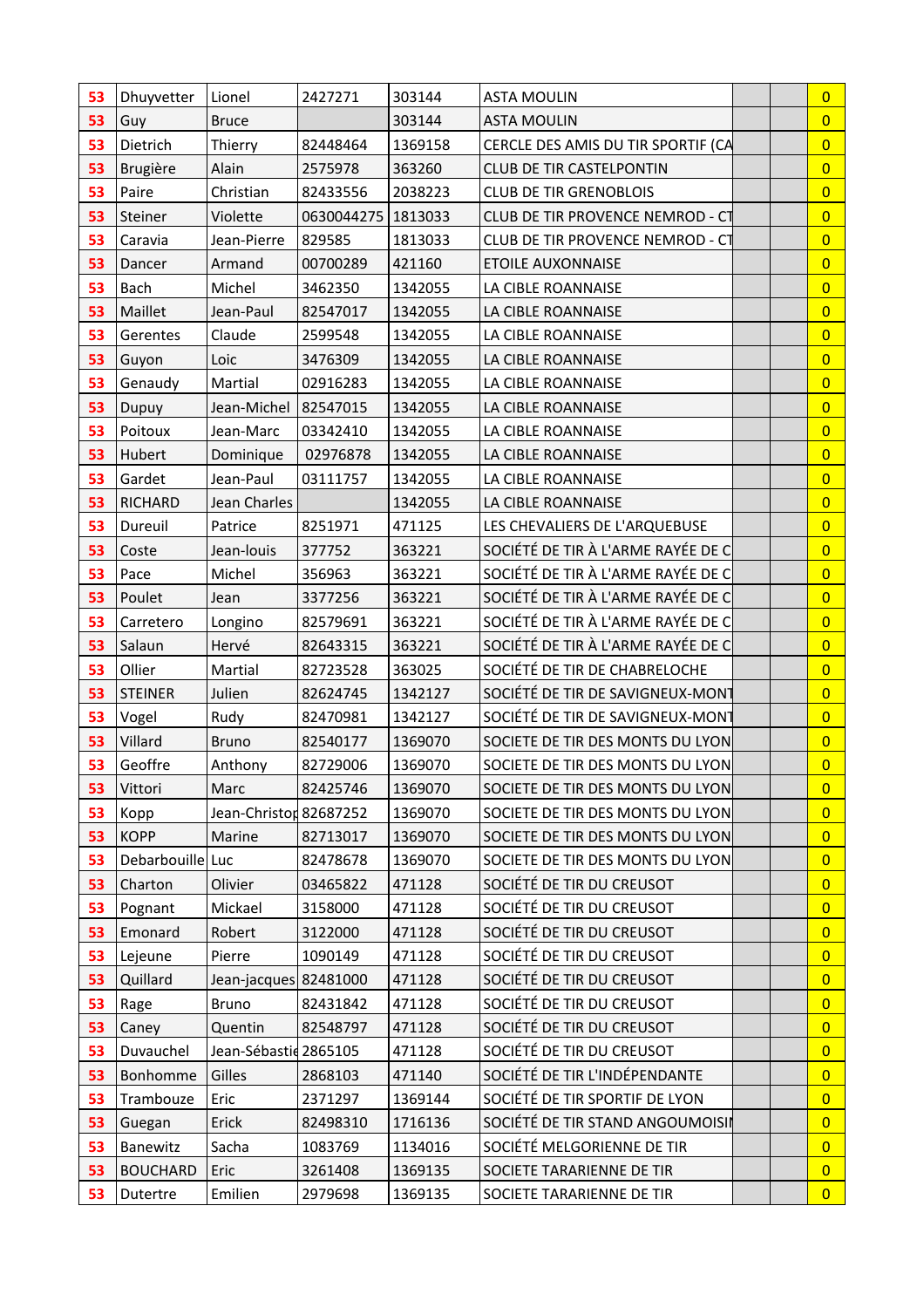| 53       | RAMASSAMY Olivier |                                   | 82630939 | 1369135 | SOCIETE TARARIENNE DE TIR          |  | $\overline{0}$                   |
|----------|-------------------|-----------------------------------|----------|---------|------------------------------------|--|----------------------------------|
| 53       | <b>Brot</b>       | Daniel                            | 3315929  | 1342009 | TIR ANDREZIEUX BOUTHEON            |  | $\overline{0}$                   |
| 53       | Hube              | Edmond                            | 344470   | 1342009 | TIR ANDREZIEUX BOUTHEON            |  | $\overline{0}$                   |
| 53       | Bonavaron         | Bernard                           | 2505730  | 1342124 | TIR DE L'OBSERVATOIRE DE SAINT-ÉTI |  | $\overline{0}$                   |
| 53       |                   | Gomez Urbin Alexandre Jo 03430744 |          | 1369108 | TIR OLYMPIQUE LYONNAIS             |  | $\overline{0}$                   |
| 53       | Maton             | Amandine                          | 03430747 | 1369108 | TIR OLYMPIQUE LYONNAIS             |  | $\overline{0}$                   |
| 53       | Meszaros          | Bernard                           | 82532250 | 1369108 | TIR OLYMPIQUE LYONNAIS             |  | $\overline{0}$                   |
| 53       | Drobniak          | Philippe                          | 82546058 | 1369108 | TIR OLYMPIQUE LYONNAIS             |  | $\overline{0}$                   |
| 53       | Kolossov          | Alexis                            | 82472471 | 1369108 | TIR OLYMPIQUE LYONNAIS             |  | $\overline{0}$                   |
| 53       | Viola             | Alain                             | 27435371 | 1369108 | TIR OLYMPIQUE LYONNAIS             |  | $\overline{0}$                   |
| 53       | Couzinou          | Lucie                             | 82546537 | 1369108 | TIR OLYMPIQUE LYONNAIS             |  | $\overline{0}$                   |
| 53       | Nguyen            | Duy-Son                           | 3346974  | 1369108 | TIR OLYMPIQUE LYONNAIS             |  | $\overline{0}$                   |
| 53       | Wisniewski        | Eric                              | #REF!    | 1884268 | <b>TIR SPORTIF PERTUIS</b>         |  | $\overline{0}$                   |
| 53       | Henrique          | Julien                            | 3382466  | 363259  | TIR SPORTIF RIOMOIS                |  | $\overline{0}$                   |
| 53       | Grisard           | Maurice                           | 03263402 | 2026215 | U.G.A.P. Section Tir               |  | $\overline{0}$                   |
| 53       |                   |                                   |          |         |                                    |  | $\overline{0}$                   |
| 53       |                   |                                   |          |         |                                    |  | $\overline{0}$                   |
| 53       |                   |                                   |          |         |                                    |  | $\overline{0}$                   |
| 53       |                   |                                   |          |         |                                    |  | $\overline{0}$                   |
| 53       |                   |                                   |          |         |                                    |  | $\overline{0}$                   |
| 53       |                   |                                   |          |         |                                    |  | $\overline{0}$                   |
| 53       |                   |                                   |          |         |                                    |  | $\overline{0}$                   |
| 53       |                   |                                   |          |         |                                    |  | $\overline{0}$                   |
| 53       |                   |                                   |          |         |                                    |  | $\overline{0}$                   |
| 53       |                   |                                   |          |         |                                    |  | $\overline{0}$                   |
| 53       |                   |                                   |          |         |                                    |  | $\overline{0}$                   |
| 53       |                   |                                   |          |         |                                    |  | $\overline{0}$                   |
| 53       |                   |                                   |          |         |                                    |  | $\overline{0}$                   |
| 53       |                   |                                   |          |         |                                    |  | $\overline{0}$                   |
| 53       |                   |                                   |          |         |                                    |  | $\overline{0}$                   |
| 53<br>53 |                   |                                   |          |         |                                    |  | $\overline{0}$<br>$\overline{0}$ |
| 53       |                   |                                   |          |         |                                    |  | $\overline{0}$                   |
| 53       |                   |                                   |          |         |                                    |  | $\overline{0}$                   |
| 53       |                   |                                   |          |         |                                    |  | $\overline{0}$                   |
| 53       |                   |                                   |          |         |                                    |  | $\overline{0}$                   |
| 53       |                   |                                   |          |         |                                    |  | $\overline{0}$                   |
| 53       |                   |                                   |          |         |                                    |  | $\overline{0}$                   |
| 53       |                   |                                   |          |         |                                    |  | $\overline{0}$                   |
| 53       |                   |                                   |          |         |                                    |  | $\overline{0}$                   |
| 53       |                   |                                   |          |         |                                    |  | $\overline{0}$                   |
| 53       |                   |                                   |          |         |                                    |  | $\overline{0}$                   |
| 53       |                   |                                   |          |         |                                    |  | $\overline{0}$                   |
| 53       |                   |                                   |          |         |                                    |  | $\overline{0}$                   |
| 53       |                   |                                   |          |         |                                    |  | $\overline{0}$                   |
| 53       |                   |                                   |          |         |                                    |  | $\overline{0}$                   |
| 53       |                   |                                   |          |         |                                    |  | $\overline{0}$                   |